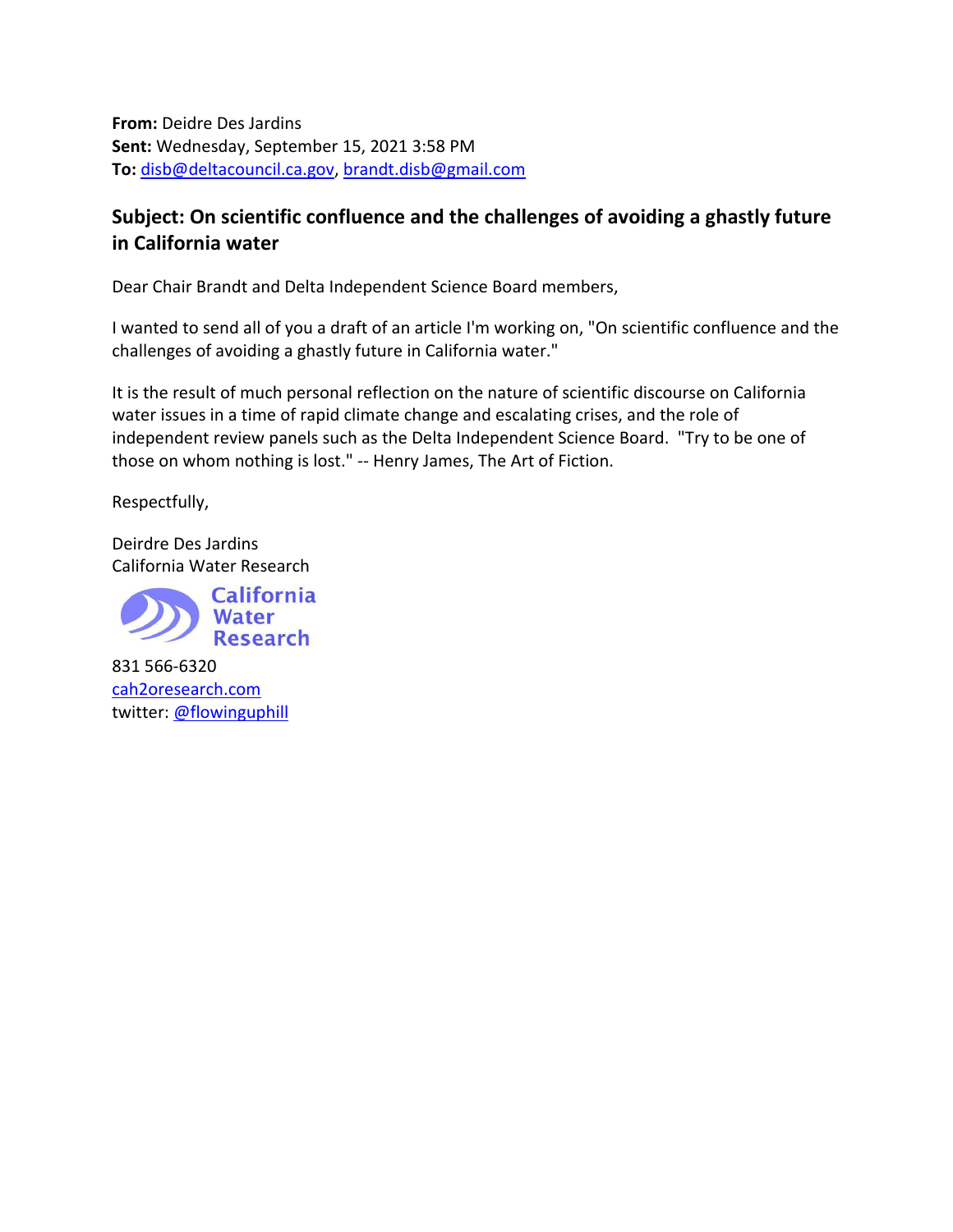## **On scientific confluence and the challenges of avoiding a ghastly future in California water**

by Deirdre Des Jardins

Discussion draft September 15, 2021

Seventy years ago, psychologists Fritz Perls, Paul Hefferline, and Richard Goodman defined confluence as considering different viewpoints and assimilating them into one's own worldview [1]:

At the end of any successful experience – one that is not interrupted but allowed to complete itself – there is always a confluence of energy or energy producing materials. For example, when food has been savored, chewed and swallowed, one is no longer aware of it... The stored energy of the food is assimilated – literally, made similar to  $$ what is already present in the tissues and organs of the body... It is now new strength added to the resources of the organism. It and the organism flow together, that is, what was food and what was organism are now in confluence.

What is new must attract attention by its being different from what one already knows, and must excite interest as something to be accepted, rejected, or partly accepted and partly rejected. It may be a potential extension of one's existing knowledge, or possibly a replacement or substitute for something one has hitherto believed. To assimilate it one must inspect it, try it for fit, work it over, and to some extent work oneself over. In this way the already-known and the new knowledge are actually assimilated to each other. The range and scope of what one can understand and do are thereby increased.

Scientific confluence is reached by scientists engaging with others to come to a common scientific understanding. It involves the same internal processes that Perls described, and is something that the best scientists do naturally. True scientific confluence is critically important in an era of rapid climate change.

Seventeen of the world's leading biologists and ecologists recently wrote about the essential role of scientists in avoiding a ghastly future (Bradshaw et. al., Jan 2021. [2]):

The scale of the threats to the biosphere and all its lifeforms—including humanity—is in fact so great that it is difficult to grasp for even well-informed experts. Second, we ask what political or economic system, or leadership, is prepared to handle the predicted disasters, or even capable of such action. Third, this dire situation places an extraordinary responsibility on scientists to speak out candidly and accurately when engaging with government, business, and the public. We especially draw attention to the lack of appreciation of the enormous challenges to creating a sustainable future. The added stresses to human health, wealth, and well-being will perversely diminish our political capacity to mitigate the erosion of ecosystem services on which society depends. The science underlying these issues is strong, but awareness is weak. Without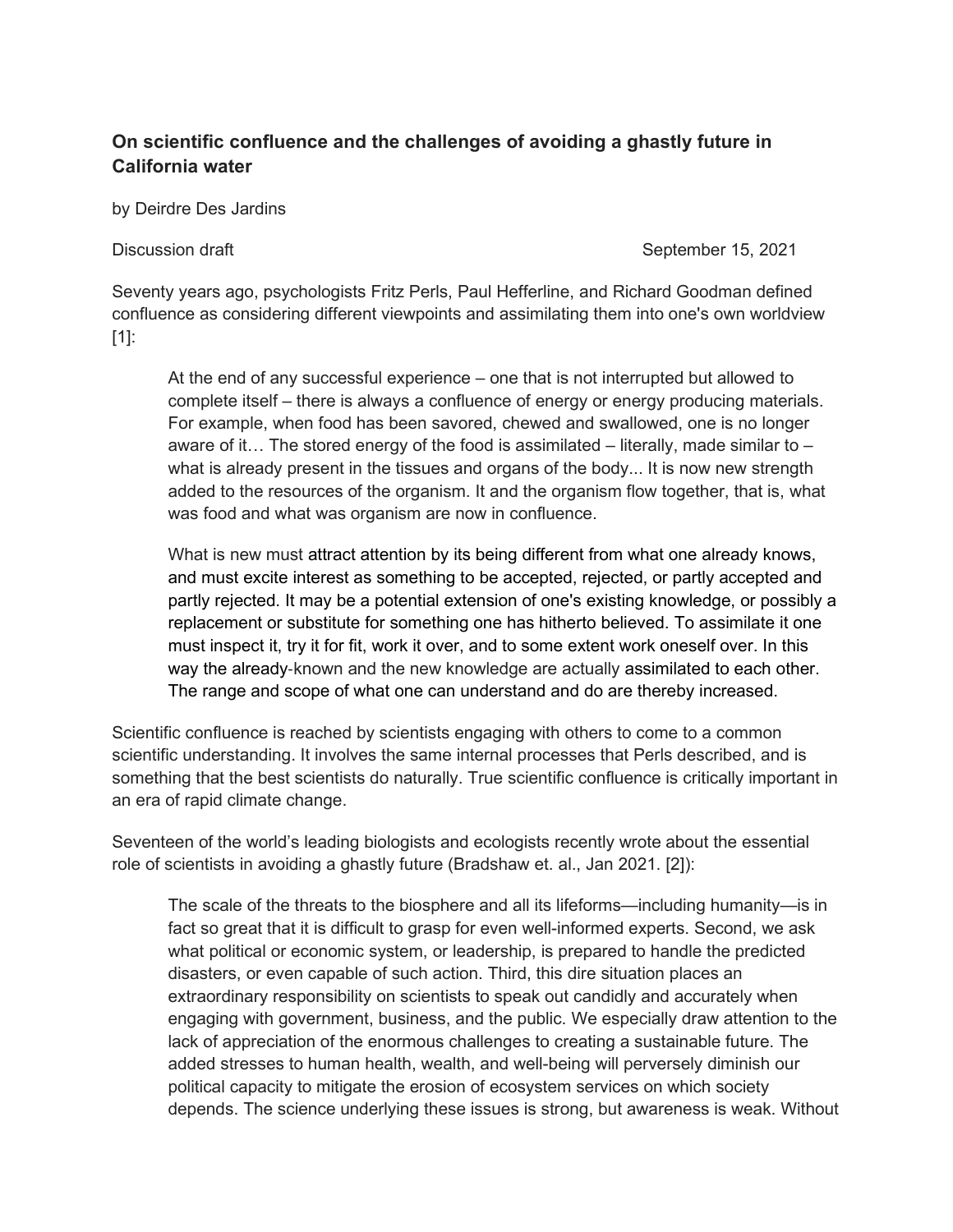fully appreciating and broadcasting the scale of the problems and the enormity of the solutions required, society will fail to achieve even modest sustainability goals.

In a response to commentary on the opinion the biologists and ecologists referred to scientific confluence (Bradshaw et. al., Sept 2021. [3]):

Scientific confluence is reached by curiosity, rigorous testing of assumptions, and search for contradictions, leading to many — sometimes counter-intuitive or even conflicting insights about how the world works.

They further stated that

… humanity will be more successful tackling challenges simultaneously and from multiple perspectives, by exploiting manifold institutions, technologies, approaches, and governances to match the complexity of the predicament we are attempting to resolve.

Yet in our experience in working on California water issues, rigorous testing of assumptions and willingness to consider alternative viewpoints is rarely found in state and federal agency scientific work, and true scientific confluence is rarely achieved. Multiple perspectives are rejected, particularly perspectives that could require dedicating more water to environmental needs, or otherwise reduce water supplies. Fritz Perls described this interrupted confluence:

It is only what one has been told he should believe, only what one has felt compelled to accept as what he ought to do – in other words, what one has not fully accepted as his own and assimilated to himself – that one feels himself unable to question, even though all present circumstances warrant it.

To even begin to adequately address the catastrophic impacts of climate change on California water, a profound change in agency culture is needed. There must be a safe space for agency scientists to fully consider the severity of the crisis that is facing California. And there must be real dialogue and engagement with all stakeholders and external experts.

Independent scientific panels are also essential in achieving true scientific confluence. Independent reviewers can bring into focus critical issues and problems that have been ignored or swept under the rug. For these reasons reviews by truly independent panels such as the Delta Independent Science Board, the National Academy of Sciences, and the independent peer review panels convened by the State Water Resources Control Board under the independent peer review statute (HSC section 5004) are critically important.e

In conclusion, it is only through processes of real stakeholder engagement, debate, and rigorous independent review that we can achieve true scientific confluence in California water issues. And without true scientific confluence, we will fail to address the profound crises caused by rapid and accelerating climate change.